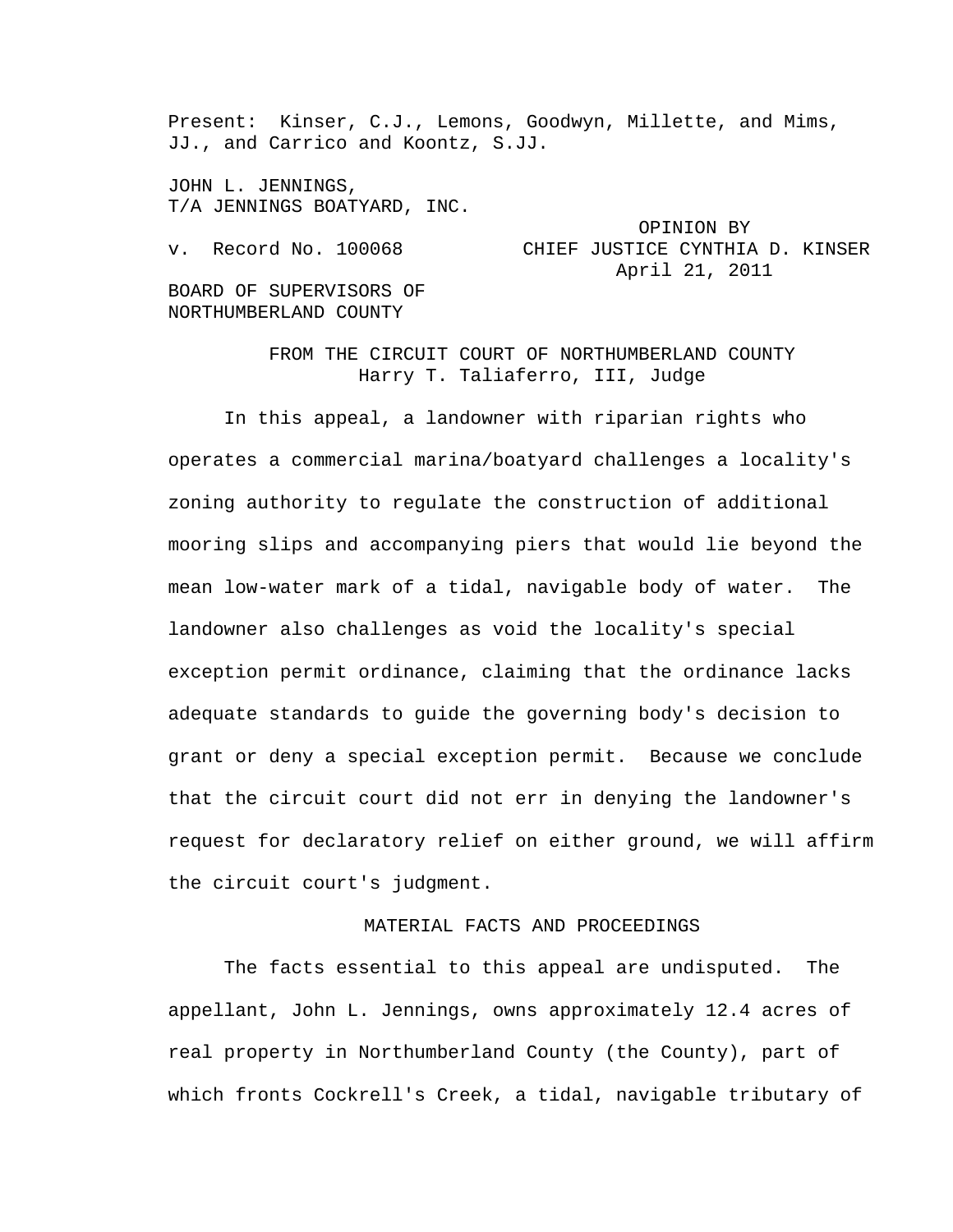the Chesapeake Bay. On this property, Jennings operates a business known as "Jennings Boatyard Marina" (the Marina), "a commercial marina/boatyard with 45 mooring slips and accompanying piers." In March 2005, Jennings engaged a marine design construction company to develop plans and submit necessary applications for 46 additional mooring slips with accompanying piers (the Project). The proposed slips would lie approximately 300 to 400 feet beyond the mean low-water mark of Cockrell's Creek. They are designed as "deep water slips" for sailboats.

Subsequently, the marine design construction company submitted a special exception permit application on Jennings' behalf. The County's Board of Supervisors (the Board) initially tabled the application, indicating that it wanted Jennings to obtain a riparian rights survey. After obtaining the survey, Jennings reduced the additional slips requested from 46 to 31 to accommodate riparian lines. After a public hearing on Jennings' application, the Board unanimously denied the special exception permit. In a letter to Jennings, the County's zoning administrator explained that the "Board felt that since there are currently three (3) marinas in the area, including [Jennings'], that have mooring slips available for boaters, there would be no justification to allow an expansion at this time."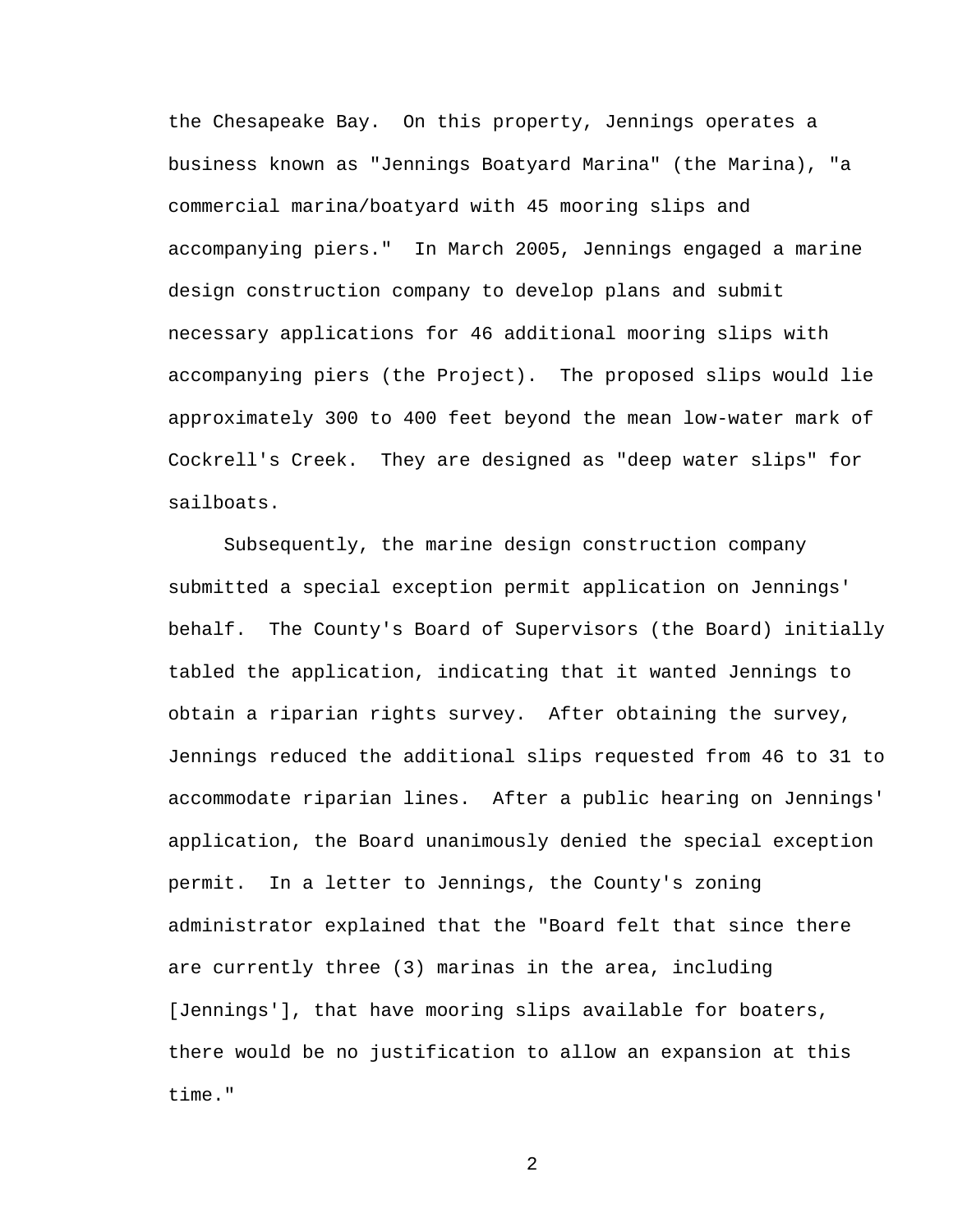Jennings filed an action seeking declaratory relief against the Board. See Code §§ 8.01-184 and -186. Jennings alleged that only the Virginia Marine Resources Commission (VMRC) has authority to permit the placement of piers beyond the mean lowwater mark and therefore the County lacked jurisdiction to regulate the Project through its special exception permit process. The Board answered, stating that it had authority to regulate beyond the mean low-water mark of the County's creeks and rivers.

Jennings moved for summary judgment, asserting that the County's zoning ordinances requiring a special exception permit for the expansion of the Marina are invalid and void ab initio. In ruling on that motion, the circuit court concluded that "title to land below [the] mean low[-]water [mark] is in the Commonwealth," and that "the VMRC has the exclusive right to issue permits" authorizing use of that land. However, the court rejected Jennings' argument that Code  $\S$  28.2-1203(A)(5), which allows the construction of private noncommercial piers beyond the mean low-water mark without VMRC's authorization, carves out from VMRC's otherwise exclusive jurisdiction a locality's "sole grant of authority . . . to zone in tidal[,] navigable waters." The court instead reasoned that the "general grant of authority to zone land . . . necessarily and fairly implie[s] that the County[,] in zoning upland for a marina/boatyard[,] has the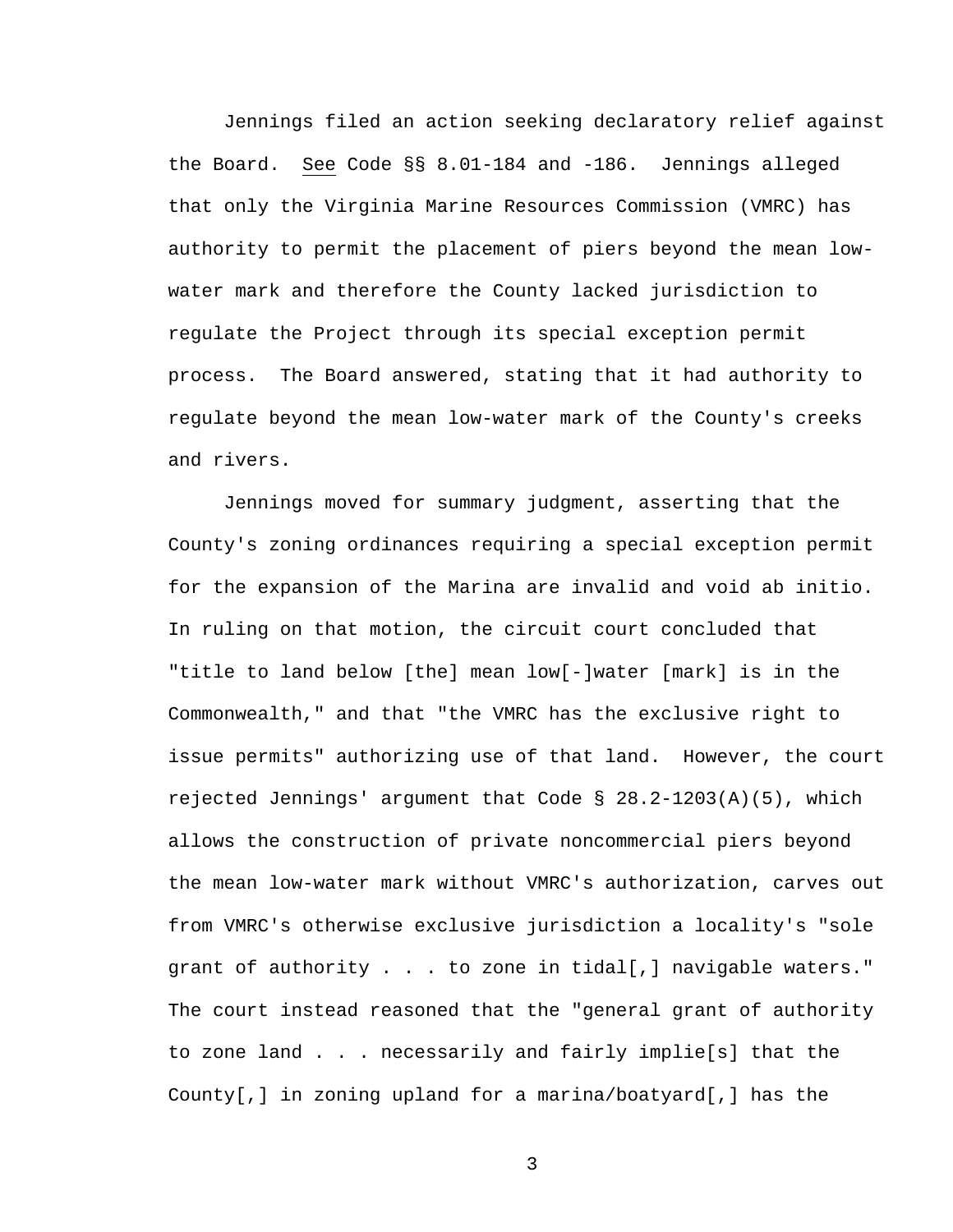authority to regulate . . . piers and boat slips which are necessarily all part of the same use." Thus, the circuit court concluded that Jennings' "proposed expansion of piers and slips may be constructed only pursuant to a permit from the VMRC, but [is also] subject to the Northumberland County Zoning Ordinance." The circuit court, accordingly, denied Jennings' motion for summary judgment.

At a subsequent evidentiary hearing regarding the reasonableness of the Board's denial of Jennings' application for a special exemption permit, Jennings argued for the first time that the County's special exception permit ordinances, Northumberland Zoning Ordinance (NZO) §§ 148-95(A) and -138(A) and (B), are void for lack of any "objective criteria stated." Jennings also reiterated that the Board lacked zoning authority over the Project because it would lie beyond the mean low-water mark. The Board disputed, inter alia, Jennings' argument that the County's ordinances are "inadequate." $1$ 

In a letter opinion, the circuit court concluded that the Board's denial of Jennings' special exemption permit application

<span id="page-3-0"></span><sup>&</sup>lt;u>1</u>  $1$  The Board argued before the circuit court that Jennings did not challenge "the adequacy of [the] special exception ordinance" in his bill for declaratory relief and that the issue therefore was not "before the [c]ourt." Because the circuit court nevertheless ruled on that issue and the Board has not assigned cross-error to the court's doing so, the issue is now before this Court. See Rule 5:18(b).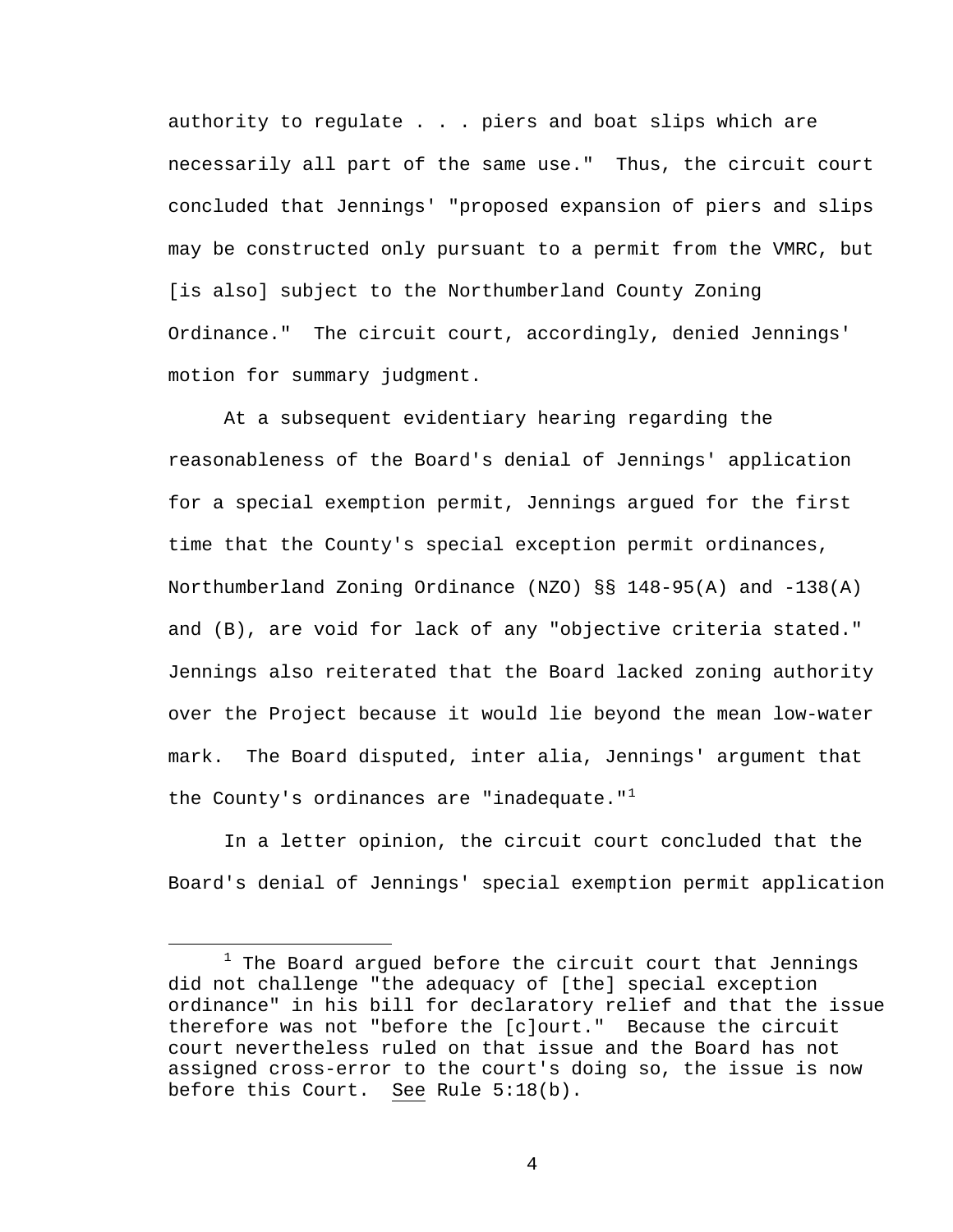"was not arbitrary, capricious and unreasonable." $2$  Relying on Bollinger v. Board of Supervisors, 217 Va. 185, 187, 227 S.E.2d 682, 683 (1976), the court further concluded "that the [challenged ordinance] is not invalid for failure to state standards to be applied by the Board in the issuance of a special exception permit." Accordingly, the circuit court entered an order denying the relief sought by Jennings. Jennings appeals from the circuit court's judgment.

## ANALYSIS

The primary issue now before us is whether the County's zoning jurisdiction extends to the regulation of commercial piers and marinas to be constructed on bottomlands that lie beyond the mean low-water mark in the Commonwealth's tidal, navigable waters. Secondarily, we must decide whether the County's ordinance regulating the issuance of special exception permits is void for lack of adequate standards. Both issues are questions of law reviewed de novo by this Court. See Schefer v. City Council, 279 Va. 588, 592, 691 S.E.2d 778, 780 (2010);

<span id="page-4-0"></span> <sup>2</sup>  $2$  This Court did not award Jennings an appeal on his assignment of error asserting that the Board's denial of his special exception permit application was arbitrary and capricious. Thus, that issue is not before us. Because the Court awarded an appeal limited to Jennings' assignments of error challenging the County's zoning authority over the Project and the validity of the County's ordinance regarding special exception permits, the rule requiring exhaustion of administrative remedies does not apply. See Dail v. York County, 259 Va. 577, 582, 528 S.E.2d 447, 449 (2000).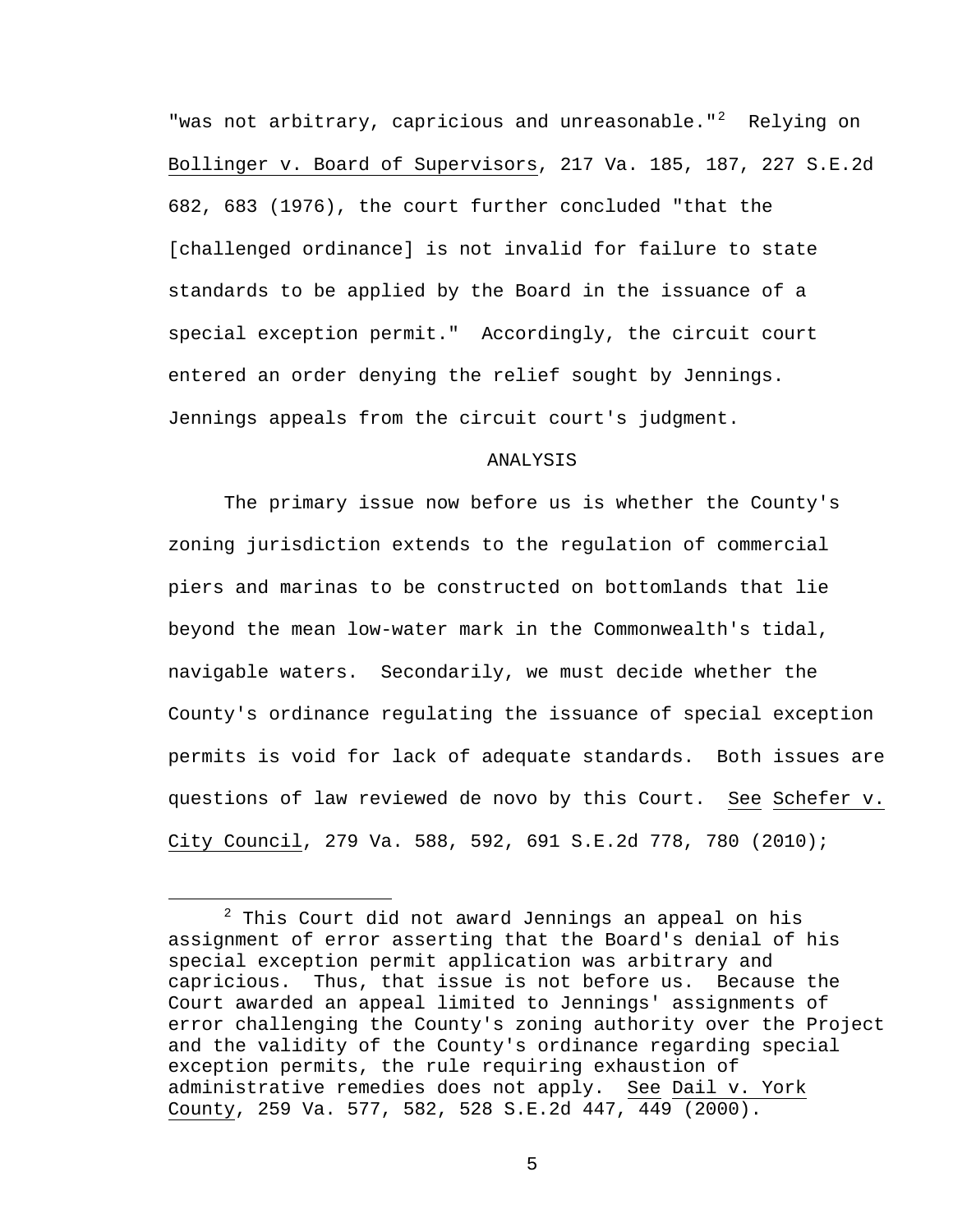Marble Techs., Inc. v. City of Hampton, 279 Va. 409, 416 & n.9, 690 S.E.2d 84, 87 & n.9 (2010).

"Zoning is a legislative power vested in the Commonwealth and delegated by it, in turn, to various local governments for the enactment of local zoning ordinances." Byrum v. Board of Supervisors, 217 Va. 37, 39, 225 S.E.2d 369, 371 (1976); accord National Mar. Union v. City of Norfolk*,* 202 Va. 672, 680, 119 S.E.2d 307, 312 (1961). Thus, a locality's zoning powers are " 'fixed by statute and are limited to those conferred expressly or by necessary implication.' " Board of Supervisors v. Countryside Inv. Co., 258 Va. 497, 503, 522 S.E.2d 610, 613 (1999) (quoting Board of Supervisors v. Horne, 216 Va. 113, 117, 215 S.E.2d 453, 455 (1975)). Localities have been delegated authority to include in their zoning ordinances "reasonable regulations and provisions" "[f]or the granting of special exceptions under suitable regulations and safeguards[.]" Code § 15.2-2286(A)(3). A governing body is also authorized to "reserve unto itself the right to issue such special exceptions," "notwithstanding any other provisions of this article." Id.

In Code § 15.2-2280, the General Assembly expressly granted localities the authority to zone "the territory under its jurisdiction." This authority extends to "regulat[ing], restrict[ing], permit[ting], prohibit[ing], and determin[ing],"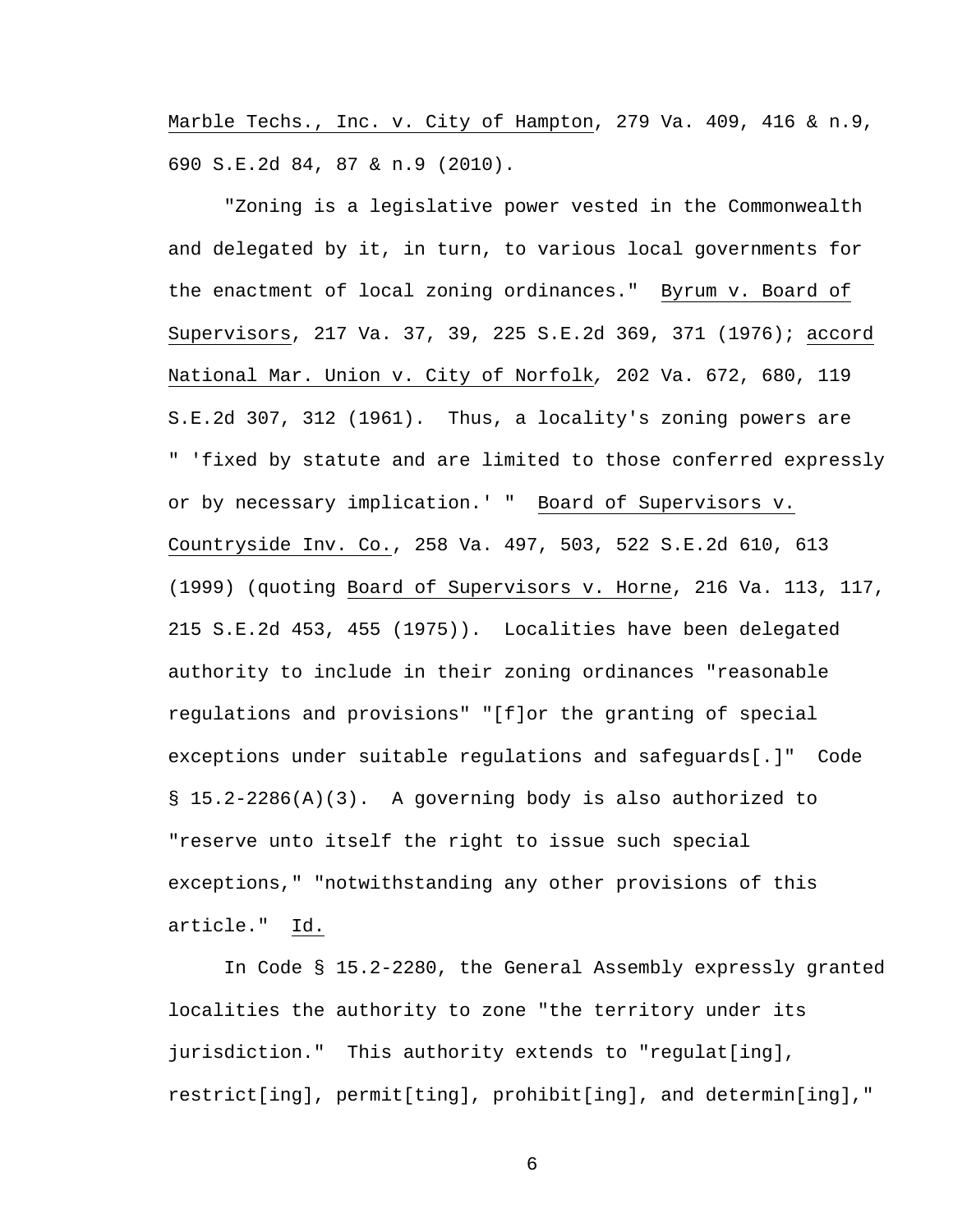inter alia, "[t]he use of land, buildings, structures and other premises for agricultural, business, industrial, residential, flood plain and other specific uses" as well as "[t]he . . . construction . . . of structures[.]" Code § 15.2-2280(1) and (2). Thus, the County has express authority to regulate Jennings' Project in accordance with the requirements of the County's zoning ordinances if the bottomland in Cockrell's Creek that lies seaward of the mean low-water mark is "territory under [the County's] jurisdiction."

It is undisputed that such bottomland in Cockrell's Creek that lies seaward of the mean low-water mark is "the property of the Commonwealth," Code § 28.2-1200,<sup>[3](#page-6-0)</sup> and that "the limits or bounds" of Jennings' real property lying on Cockrell's Creek and his "rights and privileges . . . extend to the mean low-water mark but no farther." Code § 28.2-1202(A); Scott v. Burwell's Bay Improvement Ass'n, 281 Va. \_\_\_, \_\_\_, \_\_\_ S.E.2d \_\_\_, \_\_\_ (2011) (this day decided). Also, neither party disputes VMRC's regulatory authority over the bottomland in Cockrell's Creek seaward of the mean low-water mark, see Scott, 281 Va. at  $\frac{1}{\sqrt{2}}$ , \_\_\_ S.E.2d at \_\_\_, also described as "state-owned bottomlands," Code § 28.2-101; see Code §§ 28.2-103, -1204, and -1205; or that

<span id="page-6-0"></span> $\overline{\phantom{a}}$  3  $3$  "All the beds of the bays, rivers, creeks and the shores of the sea within the jurisdiction of the Commonwealth, not conveyed by special grant or compact according to law, shall remain the property of the Commonwealth." Code § 28.2-1200.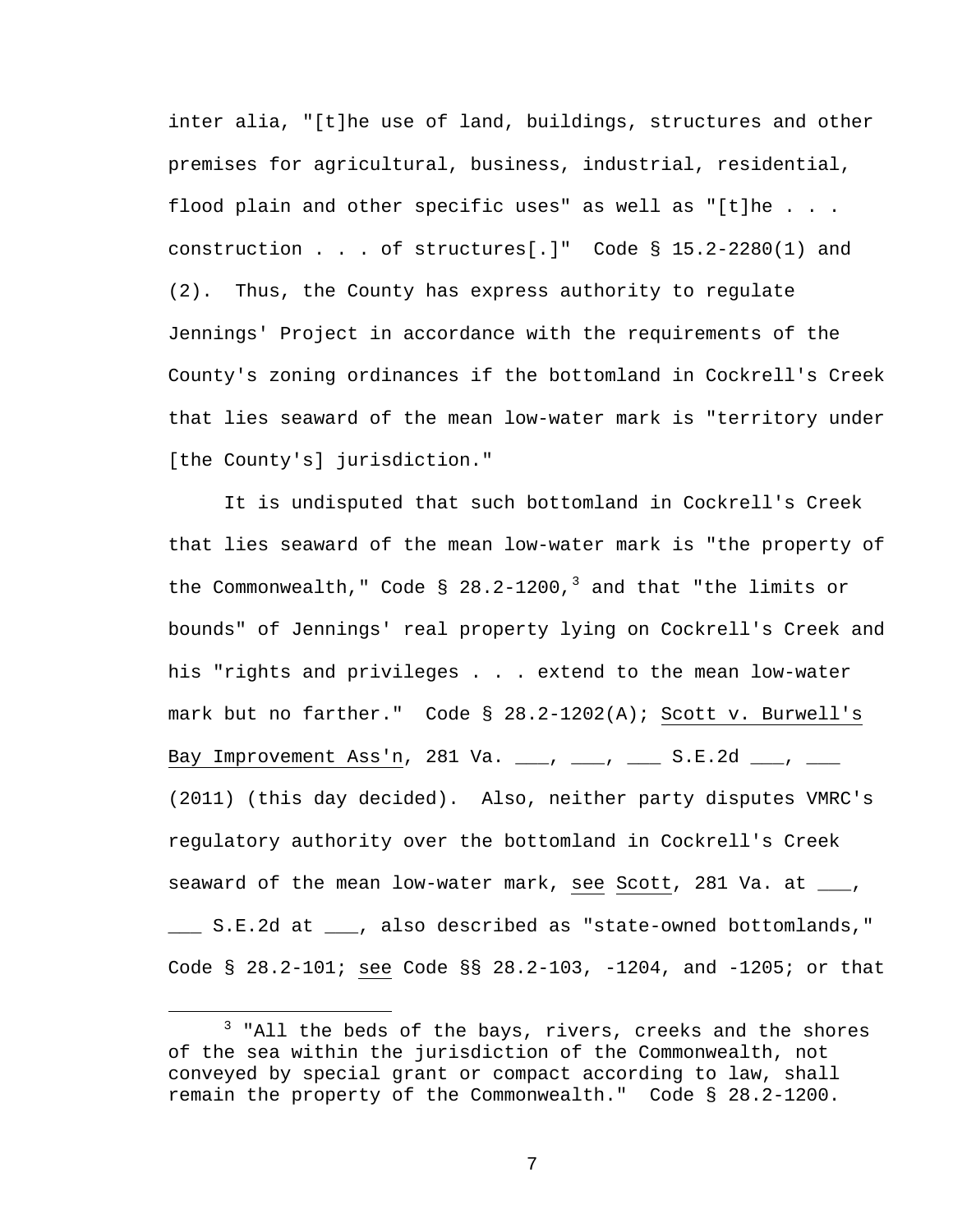the County's zoning authority over all "the territory under its jurisdiction" includes Jennings' real property, with its "rights and privileges . . . extend[ing] to the mean low-water mark." Code §§ 15.2-2280 and 28.2-1202(A). The dispute in this case concerns whether both the County and the VMRC enjoy concurrent regulatory authority over the Project to be constructed on state-owned bottomlands.

As Jennings notes, the statutory provisions pertaining to a locality's zoning authority, specifically Article 7, titled "Zoning," in Chapter 22 of Title 15.2, provide no rule for determining what "territory" is "under [a locality's] jurisdiction" for purposes of zoning, with one exception.<sup>[4](#page-7-0)</sup> However, Code § 15.2-3105 provides, in pertinent part, that

[t]he boundary of every locality bordering on the Chesapeake Bay, including its tidal tributaries (the Elizabeth River, among others), or the Atlantic Ocean shall embrace all wharves, piers, docks and other structures, except bridges and tunnels that have been or may hereafter be erected along the waterfront of such locality, and extending into the Chesapeake Bay, including its tidal tributaries (the Elizabeth River, among others), or the Atlantic Ocean.

Jennings argues that this statute is not relevant to the question before us because it is found in Article 1, titled

<span id="page-7-0"></span> $\overline{\phantom{a}}$  $4$  Code § 15.2-2281 provides that "the governing body of a county shall have jurisdiction over all the unincorporated territory in the county, and the governing body of a municipality shall have jurisdiction over the incorporated area of the municipality."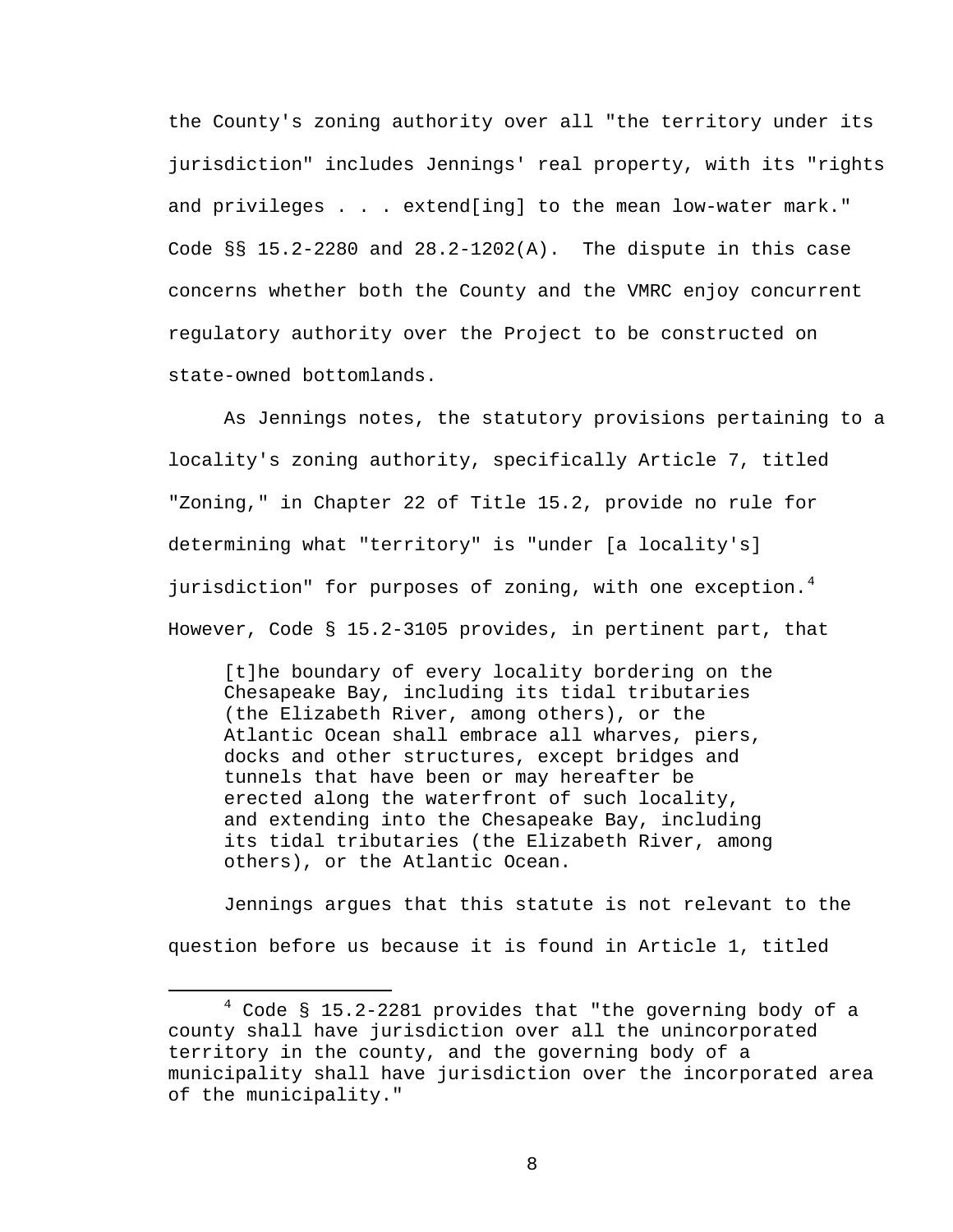"Boundary Lines Established by Commissioners," in Chapter 31 of Title 15.2. According to Jennings, Code § 15.2-3105 pertains only to establishing boundaries as between localities. We do not agree. This statute states that the boundaries of localities "bordering on the Chesapeake Bay, including its tidal tributaries . . . shall embrace all wharves, piers, docks and other structures . . . erected along the waterfront of such locality, and extending into the Chesapeake Bay, including its tidal tributaries." Code § 15.2-3105. The territory under a locality's jurisdiction subject to its zoning ordinances cannot vary depending on the identity of the parties to the dispute. Further, as the circuit court noted, "while [Code § 15.2-3105] sets a rule for application in establishing county boundary lines where the opposite banks of the creek are in different counties, it does not follow either logic or the law that when both sides of the creek are in the same county, piers built out from the shore are not located within the boundaries of that county."

Jennings argues that even if Code § 15.2-3105 is applicable, VMRC's regulatory authority over the Commonwealth's bottomlands is exclusive. Jennings bases that assertion on Code § 28.2-1200, which recognizes the Commonwealth's ownership of bottomlands, and Code § 28.2-1204, which delegates authority to VMRC to "[i]ssue permits for all reasonable uses of state-owned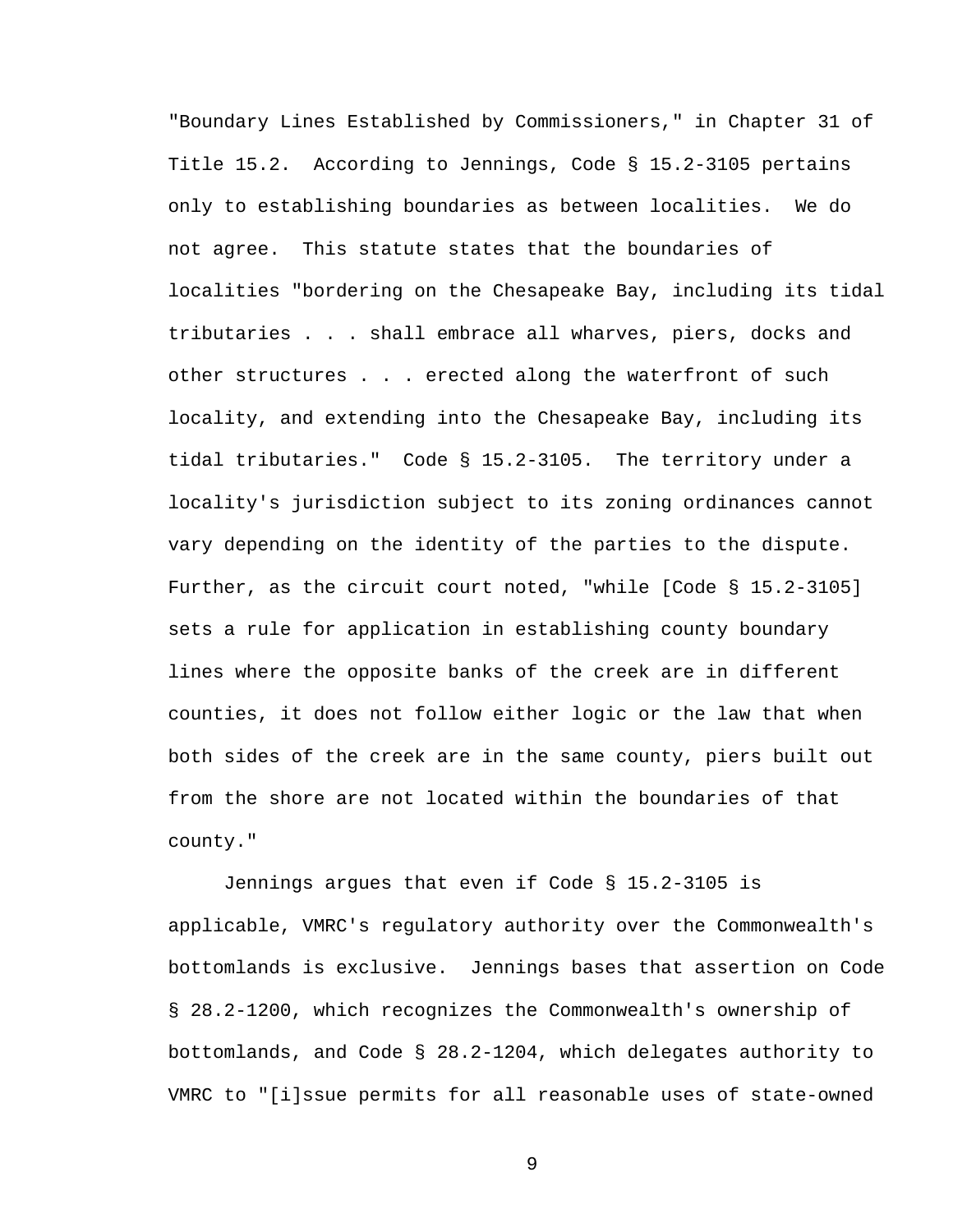bottomlands not authorized under" Code § 28.2-1203(A). That statute requires a permit to be obtained from VMRC to "build . . . upon" the Commonwealth's bottomlands. Code § 28.2- 1203(A). We disagree with Jennings' analysis.

The regulatory authority granted the VMRC by the General Assembly does not preclude, but rather contemplates, that VMRC and a locality will have concurrent authority to regulate the construction of piers upon state-owned bottomlands where the pier is also "erected along the waterfront of such locality." Code § 15.2-3105. Pursuant to Code § 28.2-1203(A)(5), a permit from VMRC is not required for the "placement of private piers for noncommercial purposes by owners of the riparian lands in the waters opposite those lands" if such piers conform to certain specifications, but they remain "[s]ubject to any applicable local ordinances." Thus, we hold that the circuit court did not err in concluding that the County's zoning authority "embrace[s]" the entirety of Jennings' proposed construction, even the portion that "extend[s] into the Chesapeake Bay['s] tidal tributaries," i.e., Cockrell's Creek. Code § 15.2-3105.

The circuit court also did not err in holding that NZO § 148-138(A) is not "invalid for failure to state standards to be applied by the Board in the issuance of a special exception[]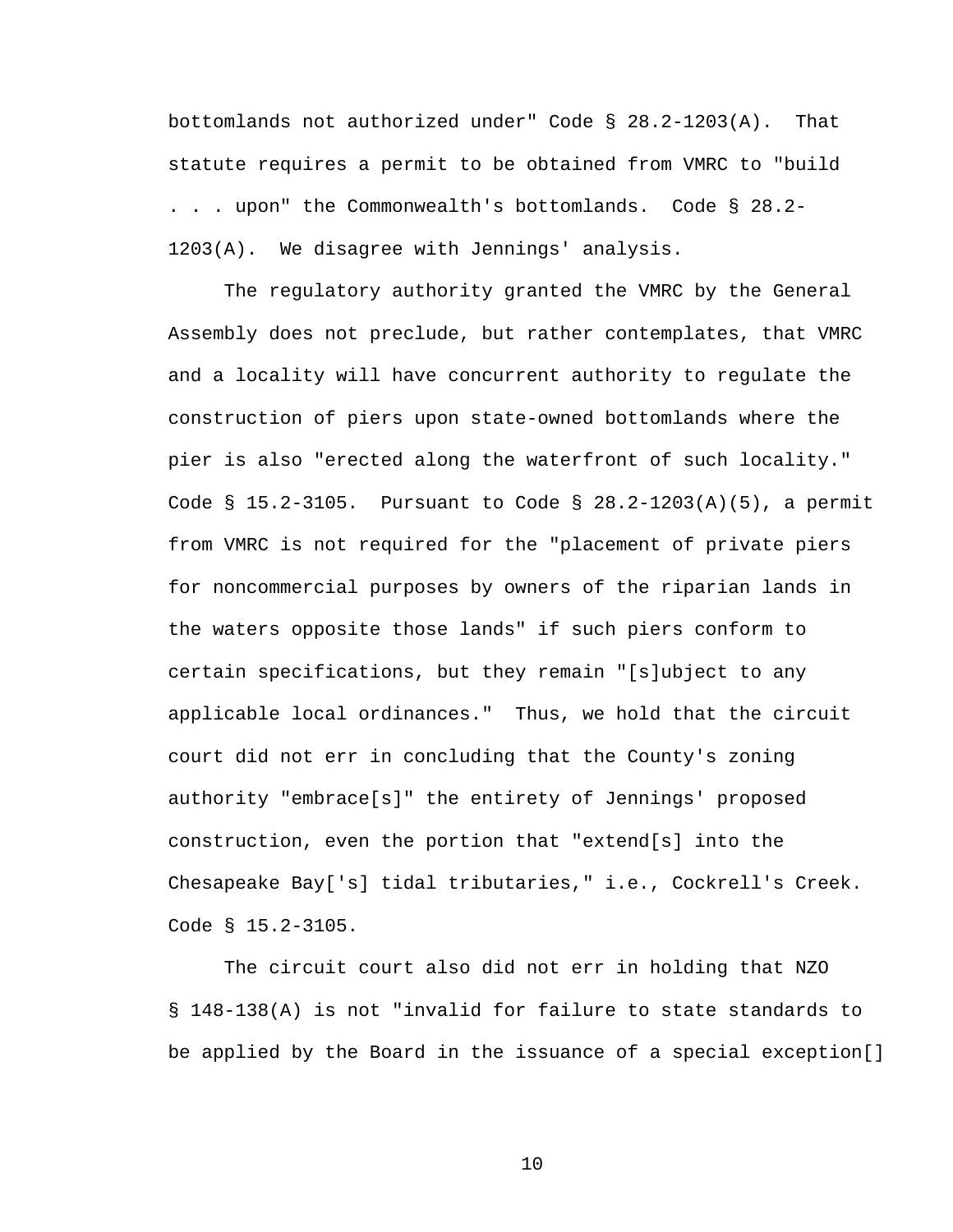permit." NZO §  $148-95(A)(21)^5$  $148-95(A)(21)^5$  $148-95(A)(21)^5$  requires a special exception permit for commercial or private, noncommercial marinas and boatyards. Pursuant to NZO § 148-138(A),  $6$  special exception permits "shall be subject to such conditions as the governing body deems necessary to carry out the intent of this chapter," i.e., Chapter 148, styled "Zoning."

In Bollinger, this Court addressed whether a section of the Roanoke County Code was unconstitutional because it failed to provide adequate standards to guide the governing body's decision whether to grant conditional use permits. 217 Va. at 186, 227 S.E.2d at 683. The challenged section of the Roanoke County Code required a conditional use permit for certain uses of real property, such as "borrow pits and sanitary fill method garbage and refuse sites." Id. (internal quotation marks omitted). That section of the county code also stated that "[t]hese permits shall be subject to such conditions as the governing body deems necessary to carry out the intent of this chapter." Id. (internal quotation marks omitted). Virtually the same language appears in NZO § 148-138(A). Because the governing body there, like the County in this case, reserved unto itself the power to issue conditional use permits, we held

<span id="page-10-1"></span><span id="page-10-0"></span> $\frac{1}{5}$  $5$  This ordinance has been recodified as NZO § 148-107(A)(21).

 $^6$  This ordinance has been recodified as NZO § 148-150(A).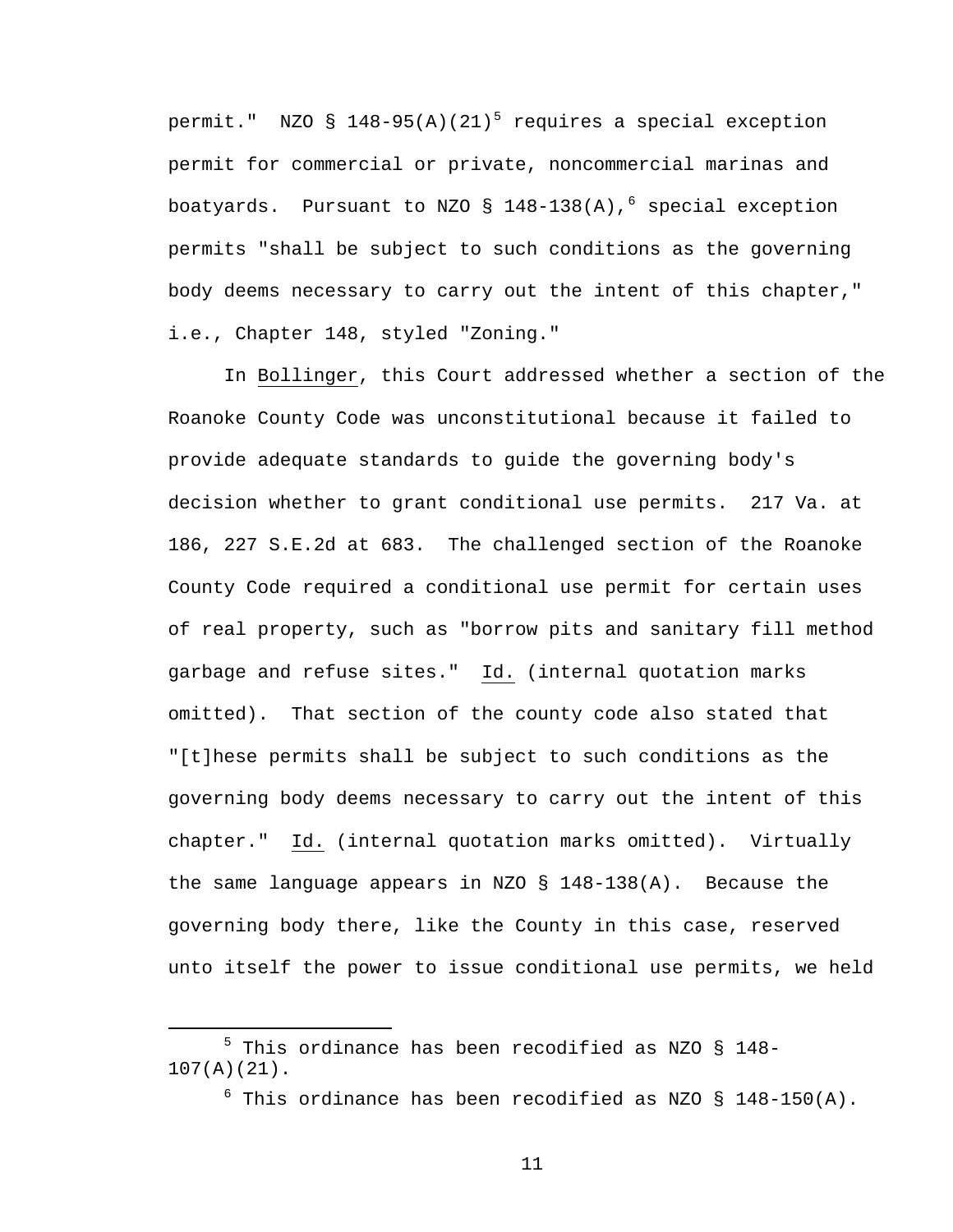that it was performing a legislative function when it granted or denied such permits. Id. We further held that "zoning ordinances enacted pursuant to [former Code § 15.1-491, now Code § 15.2-2286(A)(3),] need not include standards concerning issuance of special use permits where local governing bodies are to exercise their legislative judgment or discretion." Id. at 187, 227 S.E.2d at 683. The same conclusion applies to the County ordinance at issue in this appeal. But see, e.g., Ames v. Town of Painter, 239 Va. 343, 349, 389 S.E.2d 702, 705 (1990) (noting that "delegations of legislative power" from a locality's governing body to a board of zoning appeals "are valid only if they establish specific policies and fix definite standards to guide the official, agency, or board in the exercise of the power").

Jennings, nevertheless, contends that this Court's decision in Cole v. City Council, 218 Va. 827, 241 S.E.2d 765 (1978), compels a different conclusion. There, this Court addressed a City of Waynesboro ordinance reserving to the City Council "'the right to issue a special exception . . . permit whenever public necessity and convenience, general welfare or good zoning practice justifies such special exception.'" Id. at 832, 241 S.E.2d at 769 (emphasis added). We concluded that the ordinance at issue was "fatally defective and invalid" because it reserved to the